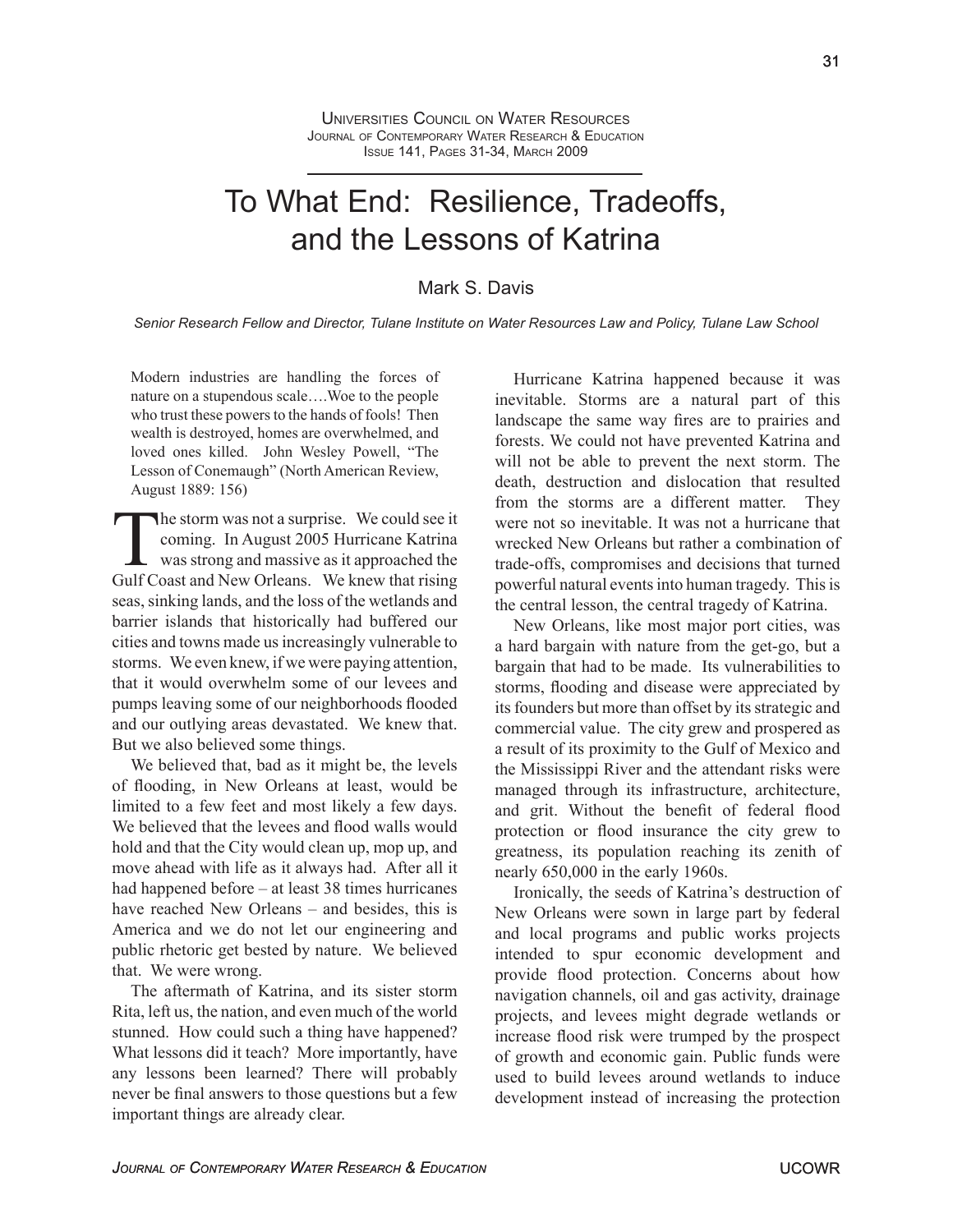for existing neighborhoods. State and federal involvement in the flood and property and casualty insurance business induced people to build and live in places and in ways that would have been unthinkably risky before.

In short, people were in harm's way because it was, in effect, policy to put them there – the unintended but very real result of compartmentalized planning and decision making married to a pronounced practice of overestimating benefits and undervaluing risks and costs. Nowhere is this clearer than in the case of the hurricane protection system surrounding New Orleans.

Hurricane protection for New Orleans, and as a responsibility of the U.S. Army Corps of Engineers, is a fairly recent development. New Orleans has had levees on the Mississippi Rivers since the time of French settlement. For most of its history, New Orleans was open to periodic hurricane flooding. By concentrating its development on higher ground and by elevating structures the city not only survived but thrived. Storms still came, but flood waters would drain, buildings would dry out, losses would be mourned and life would go on.

Growth pressures fueled land reclamation projects in the 1930's along the shores of Lake Pontchartrain that drew residential development to the lake front and effectively created a levee, but it was one with houses on top of it, not one to protect what was behind it.

Things changed dramatically in 1965 when Hurricane Betsy hit, the storm against which all others would be measured until Katrina. The flooding in some neighborhoods was much like that in Katrina. The response was anything but. In those days the nation's appetite for public works was much greater than it is today and President Lyndon Johnson spurred Congress to authorize a massive federal hurricane protection system for the entire New Orleans area that would guard it against the worst storm that might reasonably be expected. That was thought to be what we would now call a once in 200-300 year storm event<sup>1</sup>. It turned out that something very different was built.

The system that was built  $-$  the system that failed – was the product of political and budgeting compromises, the failure to adapt to changing conditions and knowledge, and human error. That system, combined with the shifting of risk made

available by the flood insurance program, led to changes in expectations and behavior. Low-lying areas were drained and developed, homes were built on slabs instead of being elevated, and less water resistant building materials were employed. The importance of natural defenses and individual and local responsibility were largely lost. After all, the federal government was providing protection and shouldering most of the burden. The perverse result of this was a city that gained protection but lost resilience. The net effect was a city at higher risk.

The notion that decades of work and billions of dollars actually exacerbated risk is not an easy thing to accept. Harder still is the fact that the tens of billions of dollars that have been committed to patching the failed system and rebuilding the devastated communities since Katrina could have the same effect if important changes don't occur in the way protection, resilience, and community vitality are approached. First and foremost, before embarking on any flood or storm protection effort it is crucial to ask two questions: How safe do we want to be? What values do we want to enhance or secure in the process? The failure to ask these questions or to slough the answers, as happened in New Orleans, can be the difference between vitality and calamity.

Admittedly, these are very subjective questions, but life is a subjective undertaking. The suggestion, often made, that we can or should leave these matters to objective scientists and engineers is a dodge. The best of our objective knowledge can inform our judgments and define our tradeoffs but they cannot set our purposes or make our decisions for us. This is particularly so when the key decisions are not technical in nature, but rather are legal or policy matters. This is what makes New Orleans's Katrina experience so instructive. But to understand the lesson, one first needs a little history.

The vulnerability of New Orleans to hurricanes was well known. The Army Corps of Engineers had begun studying protection options pursuant to a Congressional study authorization in 19552 . Those plans, still under development, took on a level of importance and urgency when Hurricane Betsy struck in 1965. Shortly thereafter, Congress directed the Army Corps of Engineers to develop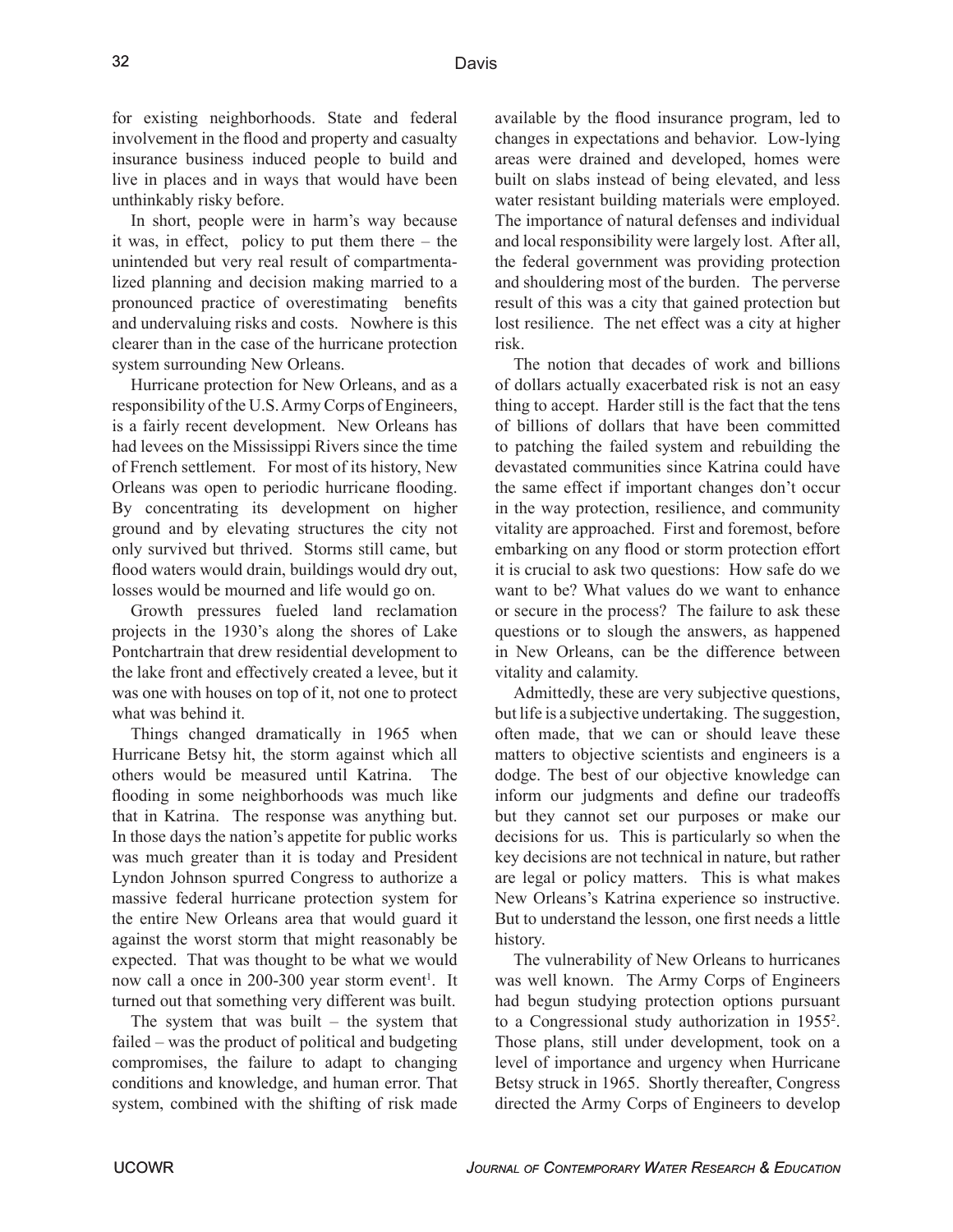a hurricane protection plan for the New Orleans region to combat a "hurricane that may be expected from the most severe meteorological conditions reasonably characteristic in the region"3 . Roughly speaking, that meant a storm equivalent to a Category 3 storm on the Saffir-Simpson Scale or, as noted earlier, a once in 200-300 year event. Hurricane Katrina, a Category 3 storm at landfall in Louisiana, was in the range of storms that New Orleans was supposed to be protected against. Leaving aside the very real possibility of negligence and human error, the fact that those constructed protections not only were overwhelmed but failed is less a matter of having the know-how to have built a more robust and resilient system than it was of not having the will and wisdom to build that system.

Such a system is more than a network of levees, gates and pumps. It is a purposeful and methodical approach to living with water that includes wetland conservation and restoration, land use controls, evacuation plans, adaptation to changing conditions (e.g., sea level changes and improved knowledge), and finally levees, gates, and pumps. There is nothing really new here. The importance of wetland and barrier buffers, floodproofing, and land use planning and regulation were clearly recognized in the 1966 report of the Task Force on Federal Flood Control Policy and President Lyndon Johnson's message transmitting the report to Congress<sup>4</sup>. While urging greater federal involvement in flood protection, President Johnson wrote, "I cannot overemphasize that very great responsibility for success of the program rests upon State and local governments and upon private property owners in hazard areas. *The key to resolving the problem lies, above all else, in the intelligent plan for and State and local regulation of use of lands exposed to flood hazard.*" (Emphasis  $added)^5$ .

Despite that clear awareness, the prospect of levees spurred more development in low, wet areas and the construction of unelevated structures and the use of unresilient building materials. The over reliance on structural flood protection actually created new vulnerability and each year that passed without a major storm fed a growing belief, a complacency, that all was well and life inside the levees could go on without worry. Indeed, prior to Hurricane Georges (1998) New Orleans was not a place to evacuate from but a place to evacuate to.

In and around New Orleans the appearance of protection had become confused with the fact of protection. That was never an intentional deception, it was one arrived at gradually through a series of compromises, tradeoffs, and mistakes. Rainwater flooding concerns trumped storm flooding risks. The need for land use controls and hurricane building codes were trumped by the desire for low-cost, quick housing and the assumption that the levees had eliminated the risk. Wetland conservation and restoration were trumped by economic development and private property rights pressures. And the need to adapt to improved knowledge about hurricanes, sea level rise, and coastal land loss was trumped by the pressure to build what had been planned and politically promised. The idea that just building something was better than nothing was irresistible. The foolishness of those tradeoffs is as apparent now as were the lessons of the Johnstown flood (Conemaugh) to John Wesley Powell<sup>6</sup>. But the pressures that led to them were predictable, just as it is predictable they will recur.

Indeed if there is one common theme in humankind's reaction to great disasters it is the tendency to try to become ignorant of their lessons as quickly as possible. That instinct may have had utility in a distant past when human society had a more passive relationship with nature, but it is dangerous folly today. New Orleans is a portent of the challenges that face many places. We can muddle along, content to be victims of change, or we can use the best of our abilities – our science, our engineering, our laws, arts, ethics, and our policies – to be purposeful managers or stewards of change. There is scant middle ground. The central lesson of this tale is that the tradeoffs we make matter and there is hell to pay when we get it wrong. It is lesson well taught. Whether it is a lesson well learned remains to be seen.

There is at least some evidence it is being learned. Wetlands restoration and accommodating sea level rise are now broadly recognized as essential components of flood protection and the sustainability of the region. The state has recognized the need for smarter land use choices and has adopted a state-wide building code.